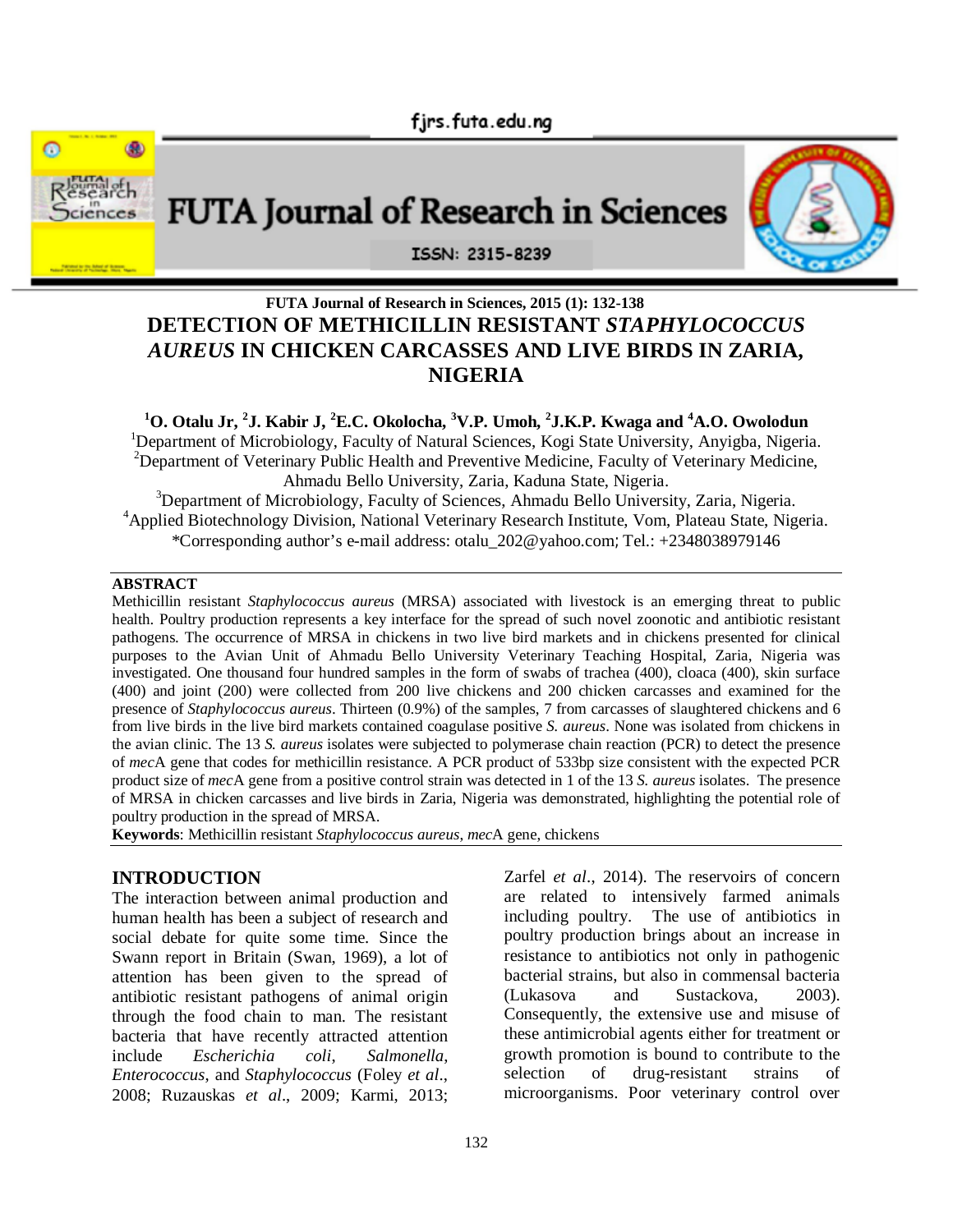administration of antibiotics common in countries like Nigeria exacerbates the problem of drug-resistant microorganisms in animal production. The emergence of resistant pathogenic bacteria has implications for both human and veterinary medicine. This problem exists within an interface between human and animal health making it more difficult to separate under prevailing medical and agricultural practices. It is within this interface that Livestock-Associated MRSA (LA-MRSA) emerged possibly from Community-Acquired MRSA (CA-MRSA). Methicillin resistant *Staphylococcus aureus* represents a major public health challenge as effective therapeutic options are becoming limited (Sandrine *et al*., 2008). The major mechanism of resistance of MRSA to β-lactam antibiotics is due to the acquisition of the *mec*A gene encoding an additional penicillin-binding protein (PBP-2a) that can function as transpeptidase (Chambers, 1987). Presence of MRSA in chickens will invariably lead to an increased cost in medical care as well as promote the spread of MRSA due to the fact that birds are usually reared in large numbers and in close proximity to human habitation in Nigeria. It is essential to monitor the spread of pathogens such as MRSA and those that will impact heavily on public health. The present study was conducted to determine the presence of MRSA in chicken carcasses and live birds in Zaria, Nigeria and to determine the presence of *mec*A genes in coagulase positive *S. aureus* isolates.

#### **MATERIALS AND METHODS Sample collection**

A total of 1400 samples consisting of 400 trachea, 400 cloaca, 400 skin surface and 200 joints were collected from 200 live birds and 200 chicken carcasses. Samples were collected from live chickens in live bird markets, from routinely slaughtered chickens and those from chickens during necropsy at the Avian Clinic of the ABU Veterinary Teachng Hospital (ABUVTH). Sampling from live birds was done using simple random sampling (marketers were assigned even and odd numbers, from which random selection was made) within the two major markets in Zaria. Tracheal, cloacal and skin surface swabs each were collected from the 200 live birds (comprising 125 broilers and 75

layers). Tracheal, cloacal, joint and skin surface swabs were also collected from 200 randomly slaughtered chickens (comprising 90 broilers, 80 layers, 20 cockerels and 10 local free range hens) at slaughter points in both markets. The third set of samples was collected from 50 chickens (layers) at necropsy in the Avian Clinic of the ABUVTH, consisting of tracheal, cloacal, joint and skin swab samples from each bird. Samples were obtained by inserting a sterile swab stick in the trachea or cloaca and gently rubbing the swab against the mucosa surface for approximately 5-10 seconds. For Skin surface swabbing, the feathers of bird were lifted up, and a moistened sterile swab stick was used to swab an area of approximately 2 by 2cm on either side of the keel.

# **Isolation of** *Staphylococcus aureus*

Swab samples collected from the cloaca, trachea, joints, and surfaces of chicken carcasses as well as those from live birds were inoculated into 10ml trypticase soy broth containing 70mg/ml NaCl and incubated at 37  $\mathrm{^0C}$  for 24h. A loopful of the inoculum from the enrichment broth above was streaked on Baird Parker agar and incubated at  $37<sup>0</sup>C$  for 24h.

# **Identification of isolates**

Typically black, shiny, convex colonies with a narrow, white edge surrounded by a clear zone on Baird Parker agar were picked from the plate and inoculated into nutrient agar slants, incubated at  $37 \text{ °C}$  for 24hours, and stored in a refrigerator at  $4^{\circ}$ C as stock cultures. The isolates were later characterized using conventional methods that included Gram staining, catalase, coagulase, DNAse test and sugar fermentation tests. Antibiogram of the isolates was determined by the disk-diffusion method and reported previously (Otalu *et al*., 2011).

# **DNA extraction**

The genomic DNA from *S. aureus* isolates was extracted using a previously described method that employs the use of vancomycin (Japoni *et al*., 2004). Pure DNA was prepared by growing bacteria in 5 ml Trypticase Soy broth for 18 h. The bacterial suspension was swabbed on Trypticase Soy agar while the surface of the medium was covered with standard vancomycin discs (3 discs for each plate) and incubated over night. The bacterial colonies from edges of the zone of inhibition were then resuspended in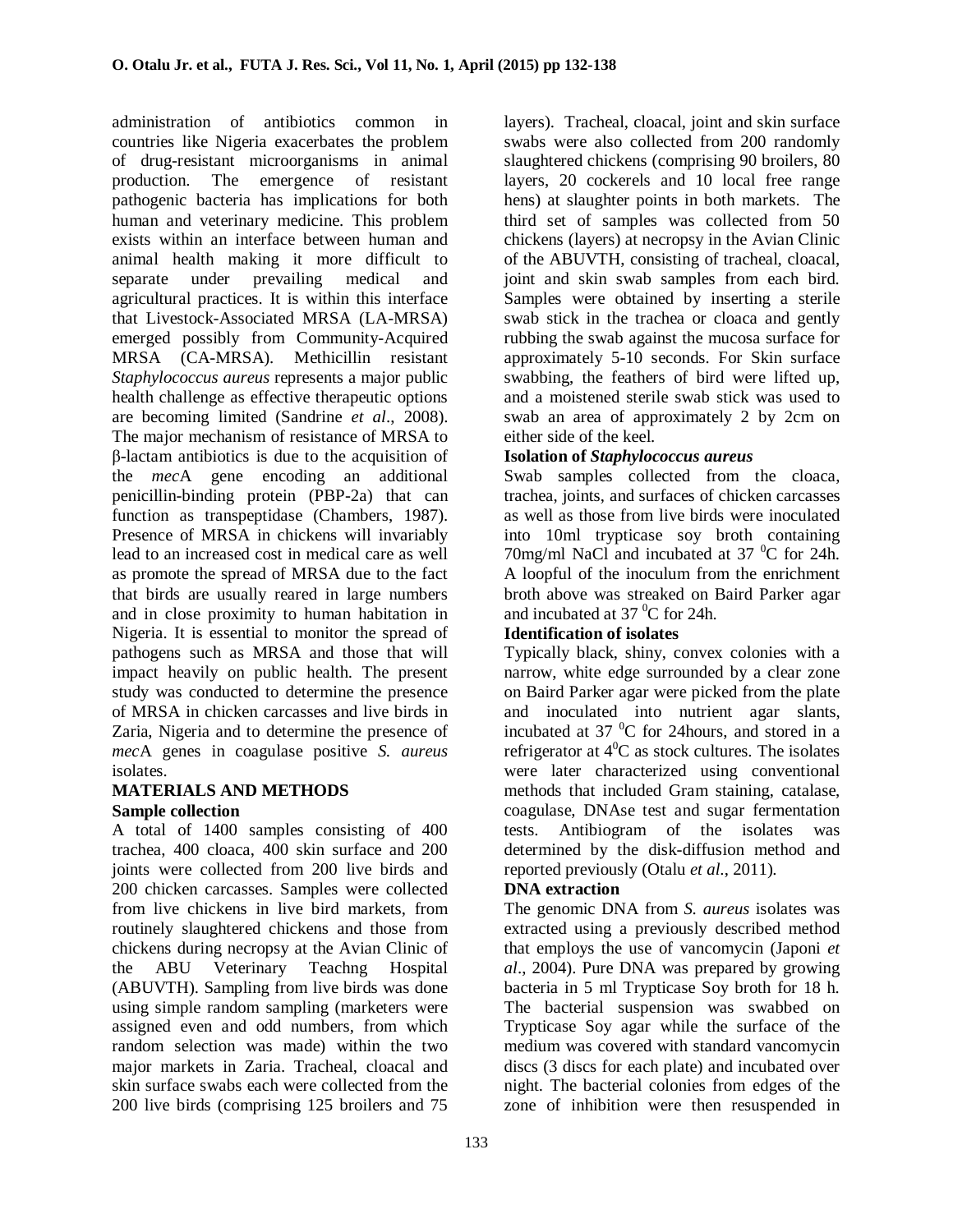sterile distilled water and matched to 0.5 Mac Farland standard. The bacterial suspension was heated at 95°C for 15 min and cooled at room temperature. Crude lysate mixture (2.5 μl) was used as DNA template.

#### **Amplification of the** *mec***A gene**

Amplification of the *mec*A gene was performed using the primers  $mech1$  (5<sup>!</sup>) AAAATCGATGGTAAAGGTTGGC3<sup>'</sup>) ) and mecA2 (5<sup>'</sup>-AGTTCTGCAGTACCGGATTTGC 3 ! ), yielding a 533bp product (Murakami *et al*., 1991). Polymerase chain reaction was performed in a 25µl volume with a PCR buffer containing 10 mM Tris-HCl (pH 8.3), 50 mM KCl, 1.5 mM  $MgCl<sub>2</sub>$ , a 200 $\mu$ M concentration of each deoxynucleoside triphosphate (Promega, Madison, Wis), 1.25 U of Taq polymerase (Promega), and a 0.25µM concentration of each primer. DNA amplification was carried out for 40 cycles in 25μl of reaction mixture as follows: denaturation at 95°C for 30 s, annealing at 55°C for 30 s and extension at 72°C for 1 minute with a final extension at 72°C for 5 minutes. PCR products were resolved using electrophoresis on a 1% agarose gel at 80V for 45mins. A 100bp ladder molecular weight marker (Fermenters, UK) was included to determine band size. A positive result was inferred by detection of a 533 bp band, which represents the expected amplicon size of the *mec*A gene. Positive control

DNA was derived from a known MRSA strain (*S. aureus* ATCC 35591) bearing *mec*A gene. **RESULTS**

#### **Detection of** *S. aureus* **in chicken carcasses and live birds**

Out of the 1400 samples examined bacteriologically on Baird Parker agar, 13 (0.93%) were found to contain coagulase positive *Staphylococcus aureus*. Of the 13 coagulase positive *S. aureus* isolates, 7 (53.85%) were recovered from slaughtered birds while 6 (46.15%) were recovered from live birds. Tracheal samples from both slaughtered and live birds yielded equal number of *S. aureus* isolates (Table 1). Broilers yielded more *S. aureus* isolates compared to other chicken types tested and was followed by layers (Table 2). One isolate was recovered from a cockerel while none was isolated from local free range chickens.

#### **Detection of** *mec***A in coagulase positive** *S. aureus* **isolates**

PCR detection of the presence of *mec*A gene in DNA of 13 coagulase positive *S. aureus* isolates revealed the presence of ~533bp amplicon which is the expected PCR product size in an isolate that aligned with amplicon from a control MRSA strain known to possess the *mec*A gene (Plate 1). The *mec*A positive isolate was found in a tracheal sample obtained from a slaughtered broiler chicken.

| <b>Site</b>  | Number of S. aureus from chicken<br>carcasses |               | Number of S. aureus from Live chickens |               |  |
|--------------|-----------------------------------------------|---------------|----------------------------------------|---------------|--|
|              | $Coagulase +ve$                               | MRSA $(\%)^*$ | $Coagulase +ve$                        | MRSA $(\%)^a$ |  |
| Trachea      | 4                                             | 4(100.0)      | 4                                      | 2(50.0)       |  |
| Cloaca       | 2                                             | 1(50.0)       | $\overline{c}$                         | 1(50.0)       |  |
| Skin surface | 1                                             | 0(0.0)        | $\boldsymbol{0}$                       | 0(0.0)        |  |
| Joint        | $\boldsymbol{0}$                              | 0(0.0)        | $\boldsymbol{0}$                       | 0(0.0)        |  |
| <b>Total</b> | $\overline{7}$                                | 5(71.5)       | 6                                      | 3(50.0)       |  |

**Table 1: Coagulase positive and methicillin resistant** *Staphylococcus aureus* **from different sites of chicken carcasses and live birds in Zaria, Nigeria.**

**a** Expressed as a percentage of coagulase positive isolates.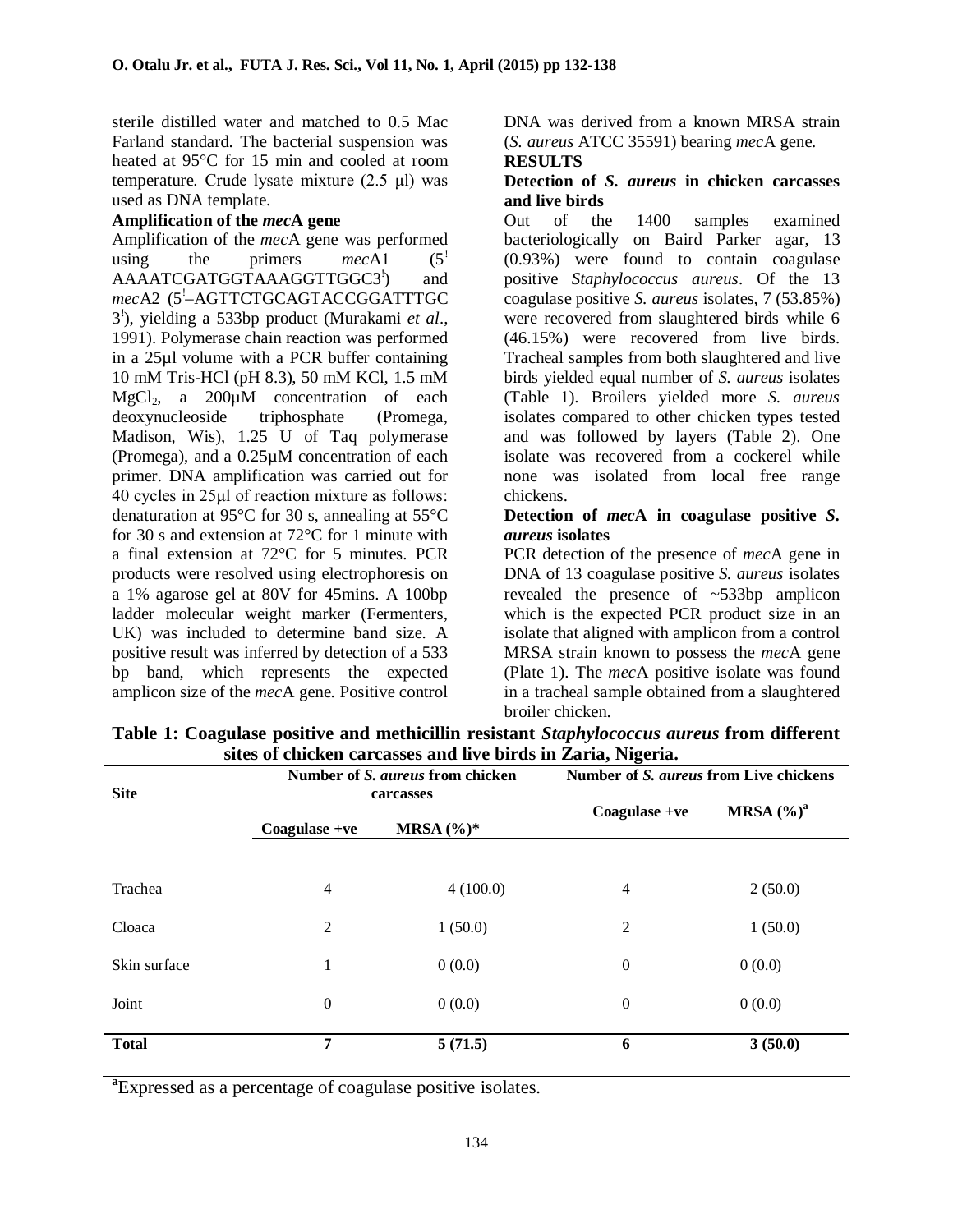| types of chicken carcasses and live birds in Zaria, Nigeria. |                                               |               |                                        |               |  |  |
|--------------------------------------------------------------|-----------------------------------------------|---------------|----------------------------------------|---------------|--|--|
| <b>Chicken Type</b>                                          | Number of S. aureus from chicken<br>carcasses |               | Number of S. aureus from Live chickens |               |  |  |
|                                                              |                                               |               |                                        |               |  |  |
|                                                              | $Coagulase +ve$                               | MRSA $(\%)^*$ | $Coagulase +ve$                        | MRSA $(\%)^a$ |  |  |
| <b>Broiler</b>                                               | 4                                             | 3(75.0)       | 3                                      | 1(33.3)       |  |  |
| Layer                                                        | 2                                             | 2(100.0)      | 3                                      | 1(33.3)       |  |  |
| Cockerel                                                     | 1                                             | 1(100.0)      | 0                                      | 0(0.0)        |  |  |
| Local                                                        | $\boldsymbol{0}$                              | 0(0.0)        | 0                                      | 0(0.0)        |  |  |
| Total                                                        | 7                                             | 6(85.7)       | 6                                      | 2(33.3)       |  |  |

### **Table 2: Coagulase positive and methicillin resistant** *Staphylococcus aureus* **from different types of chicken carcasses and live birds in Zaria, Nigeria.**

**a** Expressed as a percentage of coagulase positive isolates.



# **Plate1: PCR amplification of mecA gene demonstrating 533bp product in positive isolate**

MW- 100bp molecular weight marker; C- positive control (ATCC 35591); 2- *mec*A positive isolate; 69- *mec*A negative isolate; N- negative control (Sterile distilled water).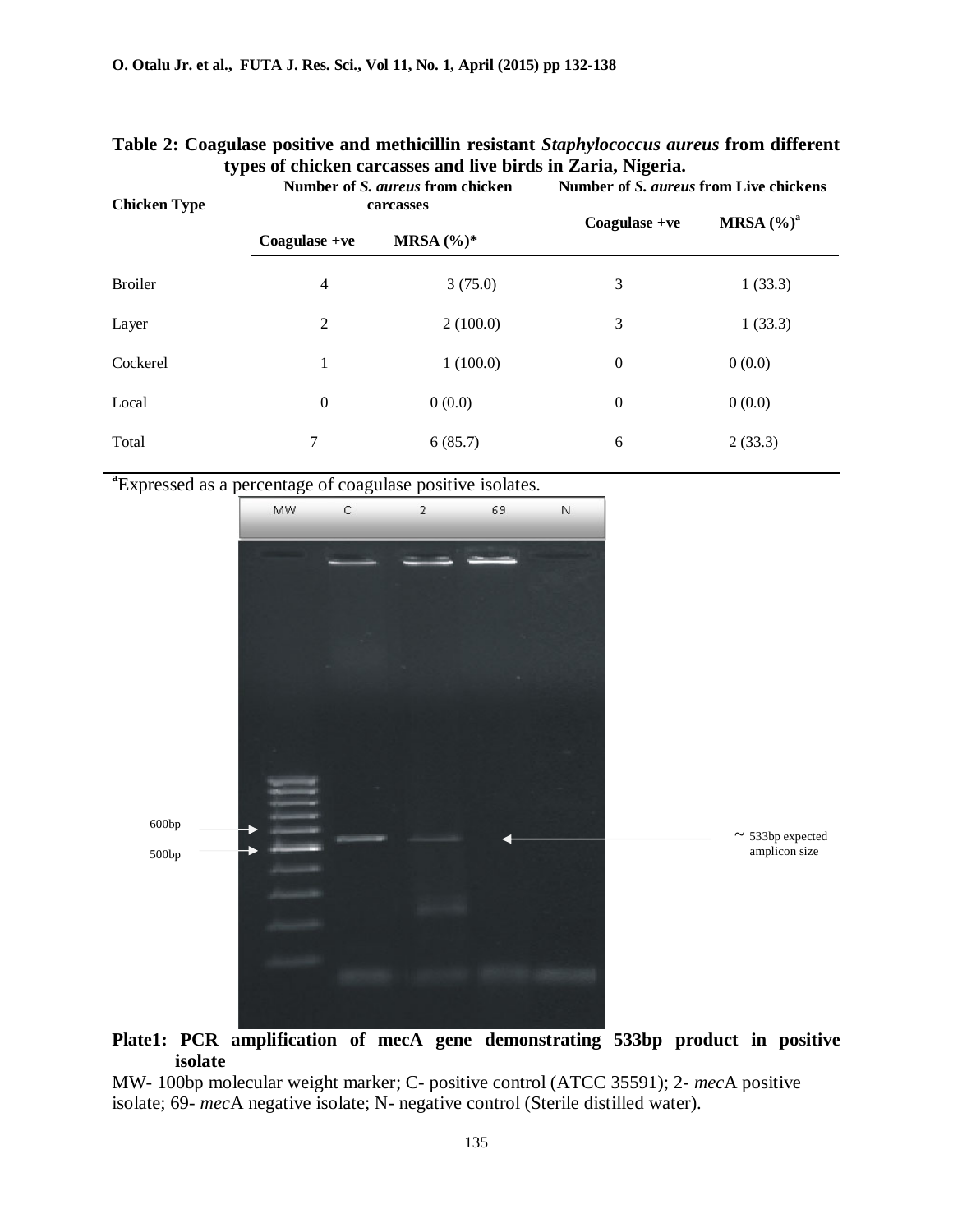#### **DISCUSSION**

The proliferation of antibiotic resistance genes on transposons and plasmids in animal populations that is a direct result of the widespread use of antibiotics is increased by the ease of dissemination of resistant strains between animals via faecal contact, especially among animals housed together in large groups, as with intensive farming units including poultry (Murray, 1994). The isolation of only 1 *mec*A positive isolate from 1400 (0.1%) samples in this study has demonstrated contamination of chickens with MRSA albeit at low level. This agrees with the findings of Lee (2003) who reported the isolation of 3 MRSA strains from 296 chicken samples in the Republic of Korea and Kitai *et al*. (2005), who reported 2 MRSA from 444 samples of chicken meat in Japan. Also the isolation of MRSA from broiler chicken agrees with the work of Persoons *et al*. (2009), who found *mec*A positive isolates only in broilers and none in layers. No MRSA isolate was recovered from local free range chickens. This may be as a result of non-administration of antimicrobial drugs in this category of chickens.

The presence of MRSA in chickens confirms the fact that the administration of antimicrobials to food animals for growth promotion, prophylaxis, and treatment can lead either to the selection of resistant bacteria, which can be transmitted through the food chain (Witte, 2000; Mayrhofer *et al*., 2004), or to the horizontal transfer of resistance genes to human pathogenic or commensal microflora (McDermott *et al*., 2002). The epidemiologic factors responsible for the occurrence of MRSA in the samples tested were not determined within the scope of this work. However, the isolation of MRSA in this study may not be unconnected with category of bird, environmental, and personal hygiene by the butchers.

Several workers have reported the need for modifying DNA extraction protocols for successful release of DNA template for PCR of *Staphylococcus*. The method adopted in this study is one of such modifications that involved growing the organisms in the presence of vancomycin a well known and potent inhibitor of the cell wall synthesis (Suzuki *et al*., 2003). The use of vancomycin is an inexpensive method. However, it has been reported that

deletion of *mec*A in some strains of MRSA in which the deletion correlated with increased resistance to vancomycin (Adhikari *et al*., 2004). It cannot be ruled out that the incidence of *mec*A could have been higher if another method that does not interfere with the *mec*A was utilized. A number of vancomycin resistant isolates were also noted in this study. It is not obvious whether the expression of the vancomycin resistance was related to *mec*A loss. Spontaneous loss of SCC*mec* has also been reported to occur in some lineages of *S. aureus* in vivo (Deplano *et al*., 2000; Donnio *et al*., 2002). The presence of MRSA in chickens as determined in this study raises serious public health issues as poultry provides rich source of protein and is widely consumed, hence the ease of spread of the pathogen in the community. There is also an enhanced possibility of horizontal spread within an infected flock owing to the compact nature in which birds are raised in intensive farming system. If MRSA becomes established in poultry populations, there is the possibility that free range birds which migrate great distances freely may interact with wildlife, thereby facilitating the dissemination of the pathogen. To the best of our knowledge, this study demonstrated for the first time the presence of *mec*A positive MRSA from chickens in Nigeria. Thus poultry and poultry products can be contaminated by MRSA and that poultry production is part of the transmission circle of MRSA. Future studies may further determine not just the presence of *mec*A, but other associated genes and typing so as to validate if the MRSA isolates are Livestock-Associated MRSA (LA-MRSA). Also, there is the need to carry out extensive investigation on poultry production and processing environment for microbial contamination especially with multidrug resistant organisms such as MRSA, so as to prevent the spread of pathogenic organisms to man via the food chain of poultry and poultry products.

vancomycin-induced stress could lead to the

# **AKNOWLEDGEMENTS**

We wish to thank Prof. C. Lammler for sending us the *mec*A control stain (*S. aureus* ATCC 35591) used in this study. Also we are grateful to Dr. B. Olayinka, Dr. U. Akpabio and to the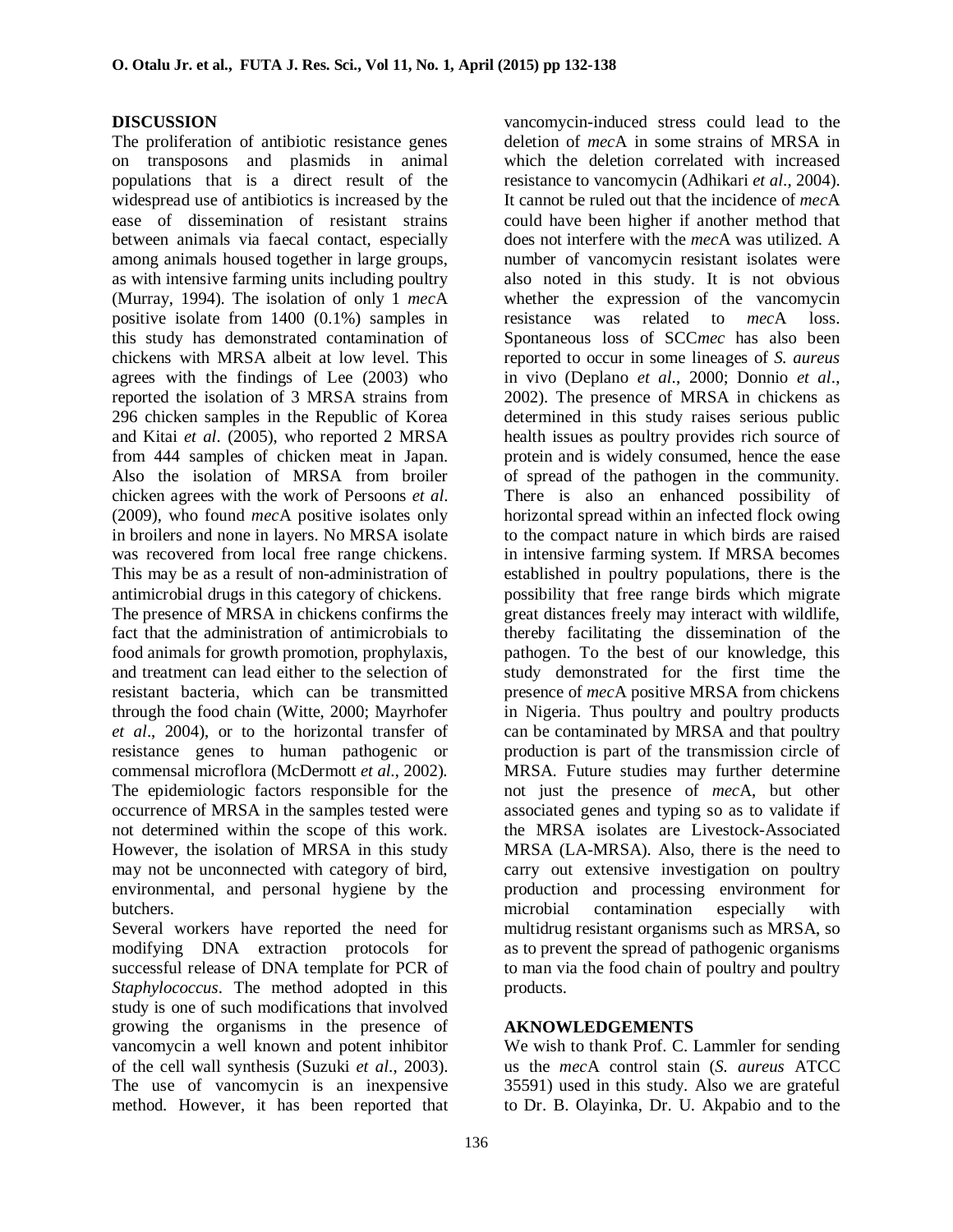Staff of Veterinary Public Health Bacteria Zoonoses Laboratory, in particular, M. B. Odoba, K. Iwuanyanwu, M. Yahuza and Y. Y. Pala for making their laboratory and laboratory facilities available for this research.

#### **REFERENCES**

- **Adhikari, R.P., Scales, G.C., Kobayashi, K., Smith, J.M., Berger-Bachi, B and Cook, M** (2004). Vancomycin-induced deletion of the methicillin resistance gene *mec*A in *Staphylococcus aureus*. Journal of Antimicrobial Chemotherapy 54: 360-363.
- **Chambers, H.F** (1987). Coagulase-negative *Staphylococci* resistant to beta-lactam antibiotics *in vivo* produce penicillin-binding protein-2a*.* Antimicrobial Agents Chemotherapy 31: 1919-1924.
- **Deplano, A., Tassios, P.T and Glupczynski, Y** (2000). *In vivo* deletion of the methicillin resistance *mec* region from the chromosome of *Staphylococcus aureus* strains. Journal of Antimicrobial Chemotherapy 46: 617-620.
- **Donnio, P.Y., Louvet, L and Preney, L** (2002). Nine-year surveillance of methicillin-resistant *Staphylococcus aureus* in a hospital suggests instability of *mec*A DNA region in an epidemic strain. Journal of Microbiology 40: 1048-1052.
- **Foley, S.L., Lynne, A.M and Nayak, R** (2008). *Salmonella* challenges: Prevalence in swine and poultry and potential pathogenicity of such isolates. Journal of Animal Science 86: E149-E162.
- **Japoni, A., Alborzi, A., Rasouli, M and Pourabbas, B** (2004). Modified DNA Extraction for rapid PCR detection of methicillin-resistant *Staphylococci*. Iranian Biomedical Journal 8: 161-165.
- **Kitai, S., Shimizu, A., Kawano, J., Sato, E., Nakano, C., Uji, T and Kitagawa, H** (2005). Characterization of methicillin-resistant *Staphylococcus aureus* isolated from retail raw chicken meat in Japan. Journal of Veterinary Medicine Science 67: 107-110.
- **Lee, J.H** (2003). Methicilln (Oxacillin) resistant *Staphylococcus aureus* strains isolated from major food animals and their potential transmission to humans. Applied Environmental Microbiology 69: 6489-6494.
- **Lukasova, J and Sustackova, A** (2003). *Enterococci* and antibiotic resistance. Acta Veterinaria Brno 72: 315-323.
- **Mayrhofer, S., Paulsen, P., Smulders, F.J and Hilbert, F** (2004). Antimicrobial resistance profile of five major food-borne pathogens isolated from beef, pork and poultry. International Journal of Food Microbiology 97: 23-29.
- **McDermott, P.F., Zhao, S and Wagner, D.D** (2002). The food safety perspective of antibiotic resistance. Animal Biotechnology 13: 71-84.
- **Murakami, K., Minamide, W., Wada, K., Nakamura, E., Teraoka, H and Watanabe, S** (1991). Identification of methicillin resistant strain of staphylococci by polymerase chain reaction. Journal of Clinical Microbiology 29: 2240-2244.
- **Murray, B.E** (1994). Can antibiotic resistance be controlled? New England Journal of Medicine 330: 1229-1230.
- **Otalu, O., Kabir, J., Okolocha, E.C and Umoh, V.J** (2011). Multi-drug resistant *Staphylococcus aureus* from live and slaughtered chickens in Zaria, Nigeria. International Journal of Poultry Science 10: 871-875.
- **Persoons, D., van Hoorebeke, S., Hermans, K., Butaye, P., de Kruif, A., Haesebrouck, F and Jeroen, D** (2009). Methicillin-resistant *Staphylococcus aureus* in poultry. Emerging Infectious Diseases 15: 452-453.
- **Karmi, M** (2013). Prevalence of methicillinresistant *Staphylococcus aureus* in poultry meat in Qena, Egypt. Veterinary World 6: 711-715.
- **Ruzauskas, M., Siugzdiniene, R., Spakauskas, V., Povilonis, J., Seputiene, V., Suziedeliene, E., Daugelavicius, R and Pavilonis, A** (2009). Susceptibility of bacteria of the *Enterococcus* genus isolated on Lithuanian poultry farms**.** Veterinarni Medicine 54: 583- 588.
- **Sandrine, L., Aurelie, O., Francoise, V.B and** Paul, M.T (2008). Restoration of susceptibility to intracellular methicillinresistant *Staphylococcus aureus* to betalactams: comparison of strains, cells and antibiotics. Antimicrobial Agents Chemotherapy 52: 2797-2805.